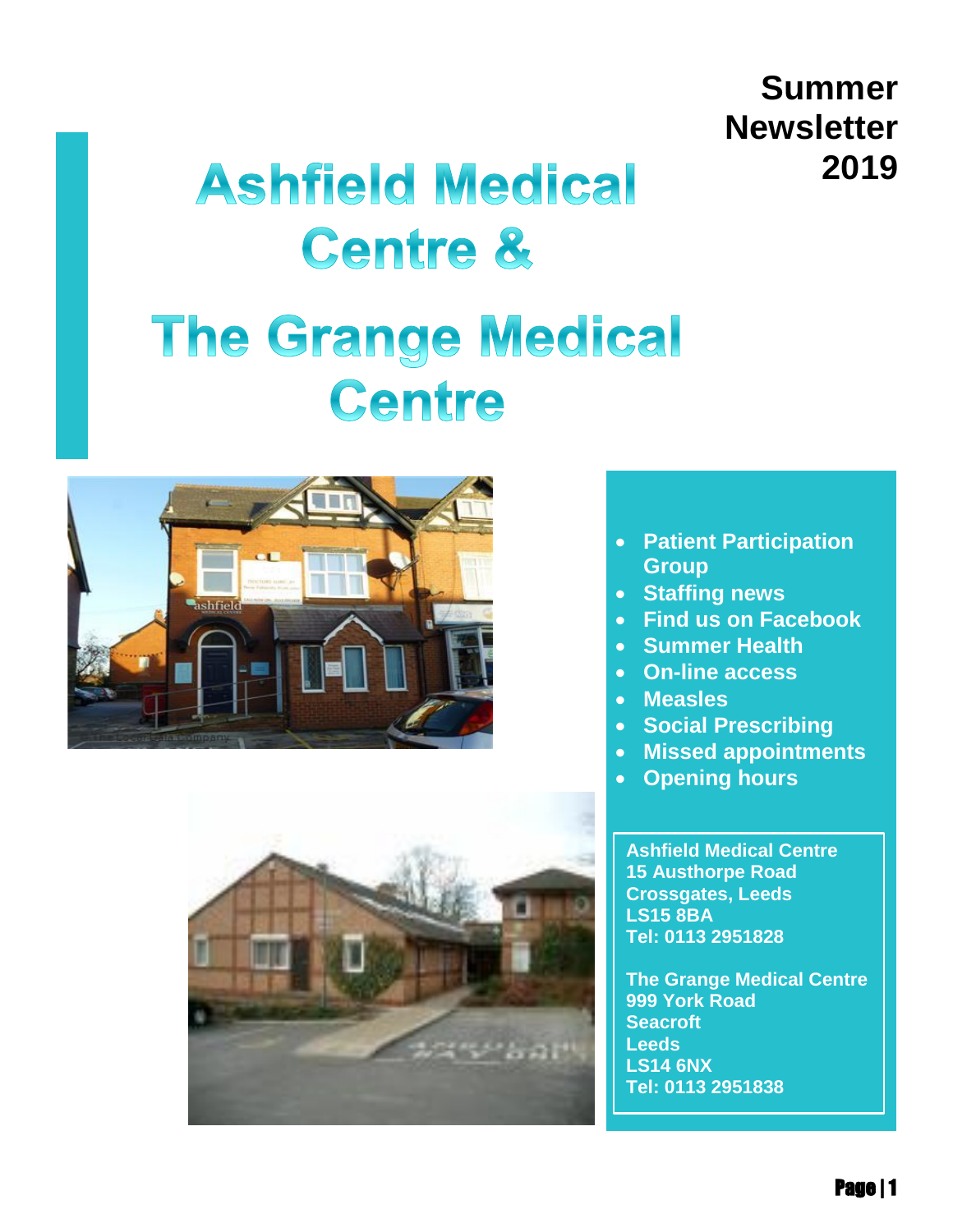# **Patient Participation Group (PPG)** Staffing News

. improve our service to patients. We have found that As a practice we are committed to continually feedback from our patients is vital to help us do this.

We have re-launched our PPG and now have 2 patient groups, one that will be meeting the practice and a Virtual group who have volunteered to complete occasional on-line surveys .



We will be having a PPG meeting in July. Please make sure that you register if you would like to attend. PPG registration forms are available in Reception and on our website http://www.amedicalcentre.co.uk/ppg.aspx

# **Keeping in touch...**



We now have a Facebook page where you will find to the minute practice news, health alerts, national health awareness campaigns, information about local services and groups.

Find us by searching for: **Ashfield and The Grange Medical Centre**

**Following the resignation of our practice manager we took the opportunity to restructure our management team. We now have a Practice Business Manager, Michaella Guilfoyle who was previously our Admin Team Leader. Also new in Post is Kim Holloway undertaking the role of Practice Operations Manager. We have also appointed Adele Milnes as Admin Team Leader . We are pleased to have Dr Thornton now as a permanent salaried GP after working with us temporarily to cover a GP maternity leave.**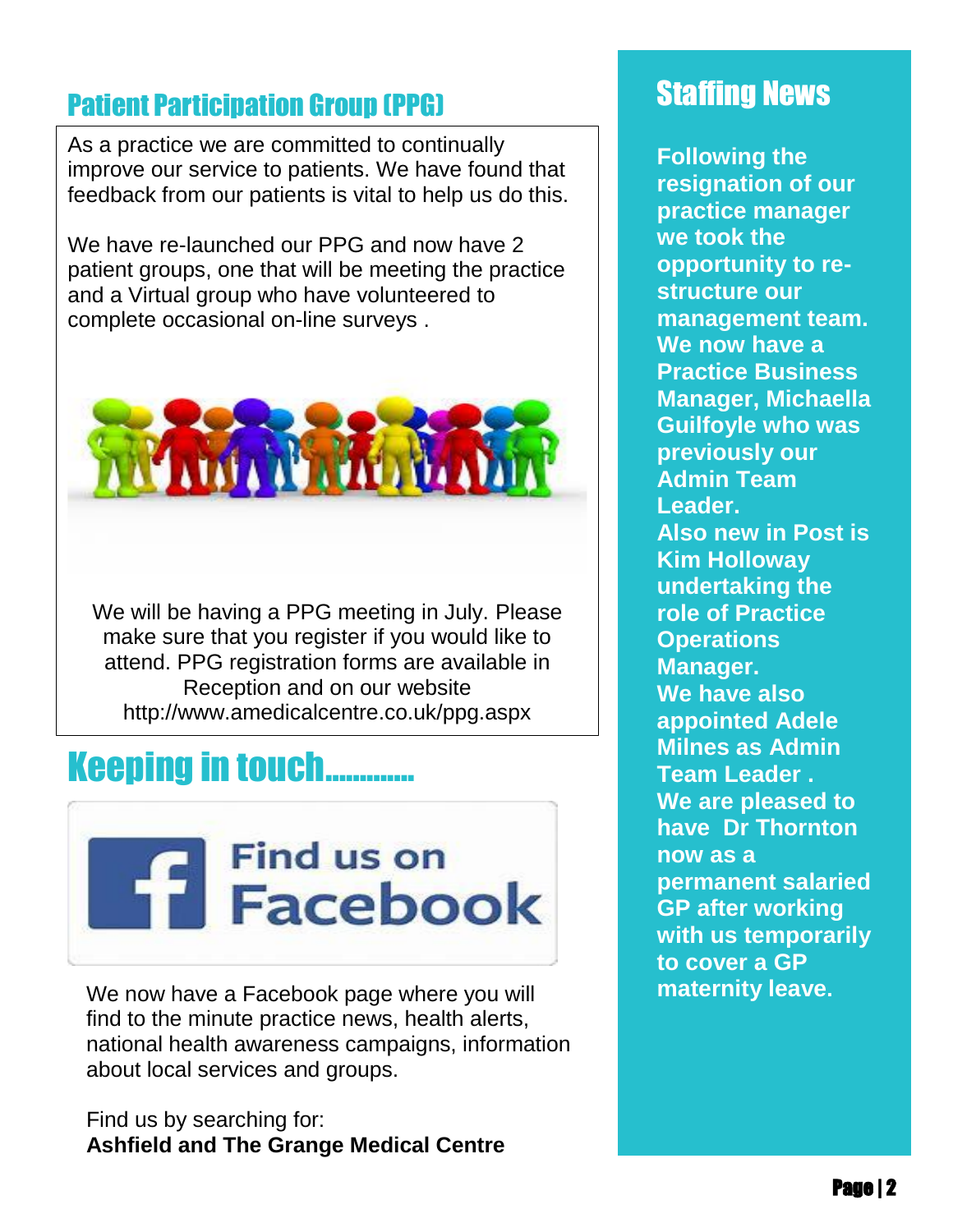

# *Stay safe in the sun - Top advice for being sun safe:*

- Try to keep out of the sun between 11am to 3pm.
- Apply sunscreen of at least SPF15 with UVA protection.
- Wear UV sunglasses, preferably wraparound, to reduce UV exposure to the eyes.
- Wear light, loose-fitting cotton clothes, a hat and light scarf.
- Drink lots of cool drinks.
- Look out for others especially vulnerable groups such as older people, young children and babies and those with serious illnesses.
- Never leave anyone in a closed, parked vehicle, especially infants, young children or animals.

#### nur nuvujo<br>Ind Online Access

Online access allows you to book appointments and order repeat medication online. Once you are registered for online access, you can download the patient access app to your mobile phone allowing you to book appointments and order medication wherever you are. If you would like to register please bring your photo ID into the practice and our Reception team can set up your on-line access account.

**For help getting started ask for the patient guide to on-line services or book an appointment with our Digital Champion.**

# Measles – The Facts

**Public Health England have reported confirmed cases of measles in the Leeds area.**

- Teenagers and young adults should also be fully vaccinated before travelling and attending festivals and other summer events
- Measles is extremely infectious and can be serious
- Make sure your children get two MMR vaccines on time; the first at 1 year old and the second at 3 years, 4 months
- If you have symptoms of measles, stay at home and phone your GP or NHS 111 for advice. STAY AWAY from GP surgeries and A&E departments – you could spread the illness to others
- Go to nhs.uk for more measles information